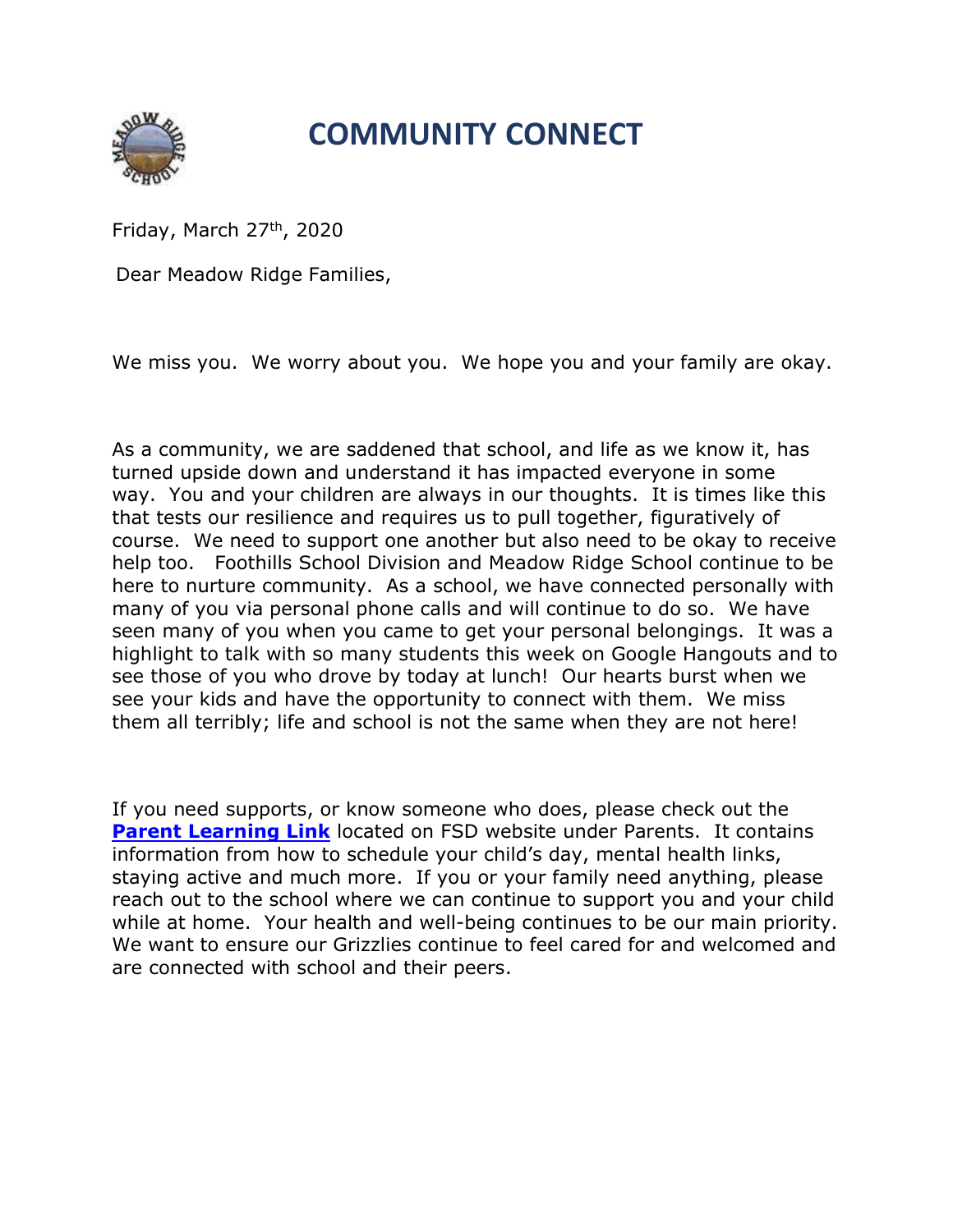## LEARNING INFORMATION

On Monday, Learning Plans were sent out to each parent and student. As this is new for everyone, including teachers, we will continue to be responsive to feedback from parents and students to make each week better than the first. We are aim to design learning that aligns with the guidelines set out by Alberta Education:

Kindergarten to Gr 3: **1 hour per day** of instruction or 5 hours per week in the areas of basic literacy (reading, writing) and basic numeracy (math).

Gr 4 to Gr 6: **1 hour per day** of instruction or 5 hours per week in the areas of basic literacy (reading, writing) and basic numeracy (math) where social and science can be integrated into the learning.

Gr 7 to Gr 8: 2 hours per day of basic instruction in four core subjects: LA, Math, Social, Science

Learning plans will be sent out every Monday and will include the learning for the week. In order to provide some consistent routines and structure, we will also offer weekly announcements to students. These announcements will provide:

- School information
- Mindful Moments that help us regulate our emotions
- Weekly Makerspace Challenge
- Links to physical activity challenges to do at home or outside and
- surprise messages from faculty

You can find them here: https://bit.ly/mrshome

Please know one hour or two hours a day is plenty of time to work in this new setting; however, if you decide to do more work than the hour, feel free. We have added some PE, Music, mindful moments and Makerspace Challenges should your kids want or need more challenges.